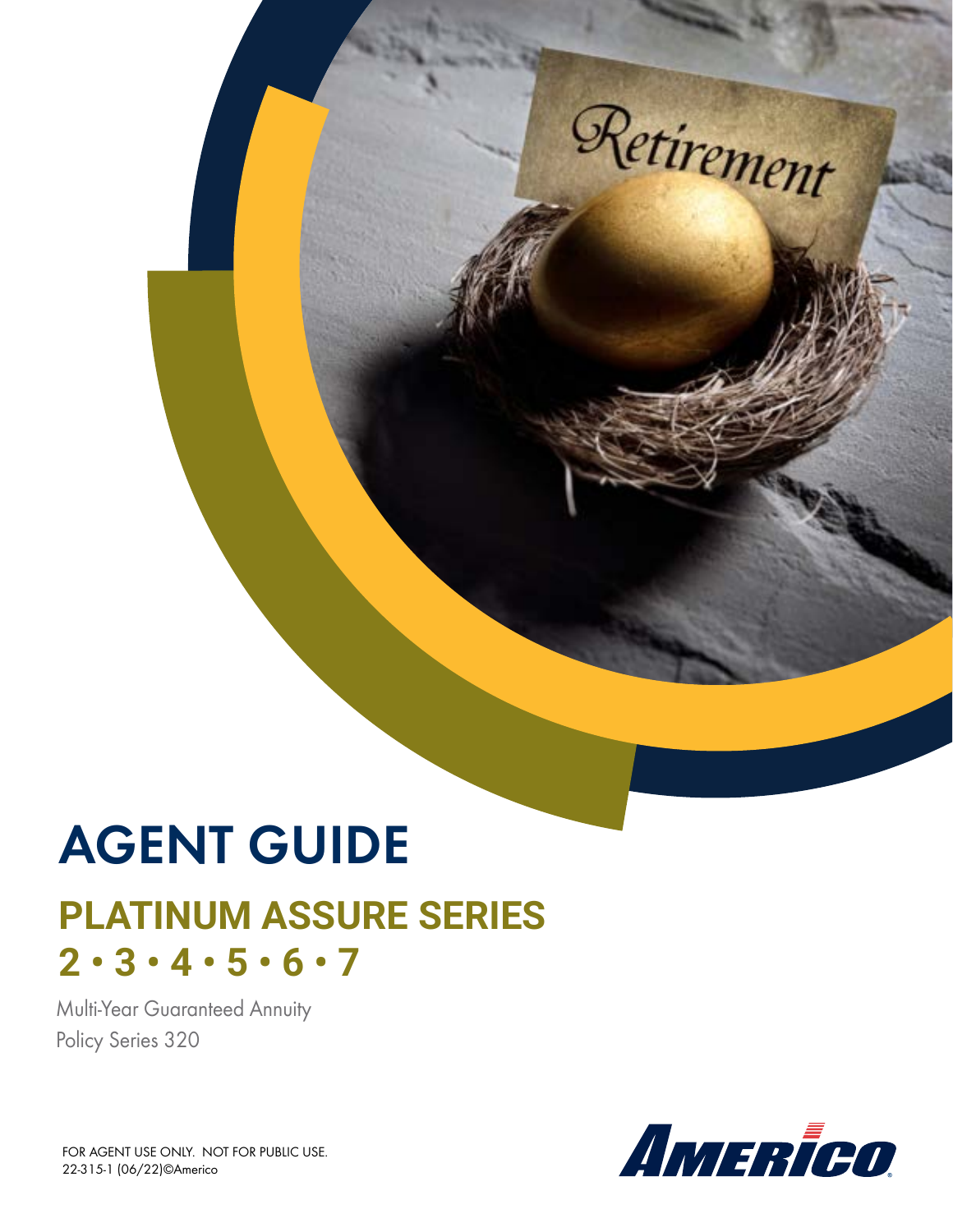

Reach any Americo Department by calling one number:

## 800.231.0801

| <b>Agent Services</b>   | agent.services@americo.com                         |
|-------------------------|----------------------------------------------------|
| Marketing Support       | marketing.support@americo.com                      |
| <b>New Business</b>     | submit@americo<br>800.395.9238 (fax)               |
| <b>Customer Service</b> | customer.service@americo.com<br>800.395.9238 (fax) |

#### Mailing Addresses

General Delivery: PO BOX 410288 Kansas City, MO 64141-0288

Overnight: 300 W. 11th Street Kansas City, MO 64105-1618

#### Helpful Links

www.Americo.com/myga www.Americo.com www.AgentCafe.com SC.Americo.com SCDemo.Americo.com

*The appropriate sale of our products is something that Americo takes seriously. We have adopted nationwide suitability requirements, which are in line with the NAIC Model Regulation on Suitability in Annuity Transactions. As a producer, it is your responsibility to carefully consider the suitability of each sale you make. If you sell annuities, please review Americo's Producer's Guide for Annuity Suitability (13-246-1) for information on our Suitability and Replacement processes.*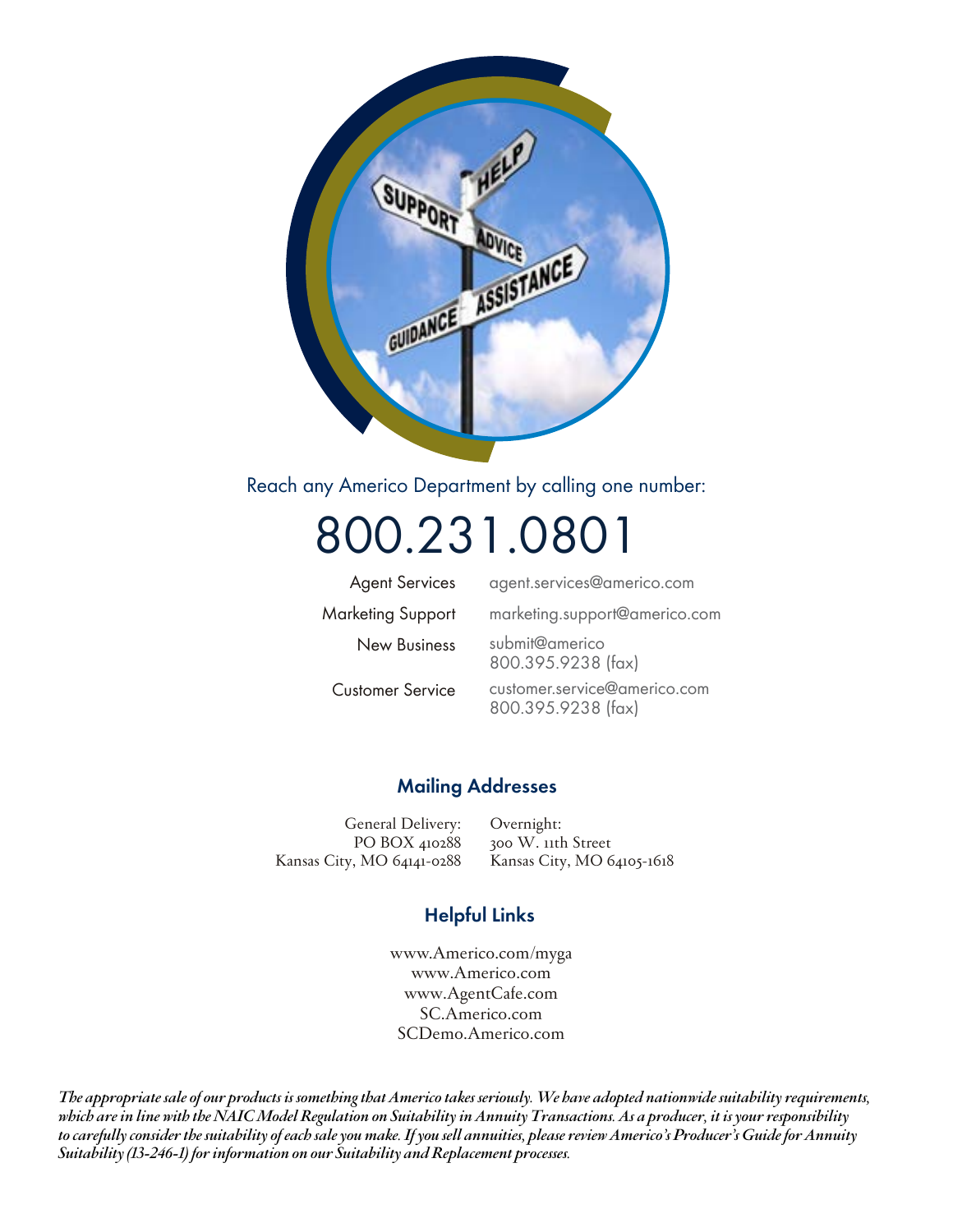### Product Features

Platinum Assure Series is a competitive single premium deferred annuity that provides an initial interest rate guaranteed for 2, 3, 4, 5, 6, or 7 years.

#### **Highlights**

- Ð Multi-year guaranteed interest rate
- Ð 6 Guarantee Period options available
- Ð True "walk-away" surrender charge period
- Ð Penalty-free withdrawals available every year, including the first year
- Ð Systematic monthly interest option
- **>** 45-day rate lock
- Ð Waiver of Surrender Charge Upon Nursing Home or Hospital Confinement Endorsement (Series 4139)
- Ð Full Account Value at death

#### Issue Ages:

0-90, age last birthday

#### Minimum Premium:

\$20,000

#### Maximum Premium:

\$1,000,000 without prior Home Office approval.

#### Markets

- Ð Non-qualified
- Ð Qualified (IRA, KEOGH, and SEP)

#### Maturity Date

Attained age 95 or 10 years, whichever is later. Prior to annuitization, can be changed at the election of the Owner.

#### Interest Rate Guarantees

The initial interest rate is guaranteed for the entire guarantee period. After the guarantee period a renewal interest rate will be credited and is subject to change at any time. The renewal interest rate is guaranteed never to be less than 1%.

#### Minimum Guaranteed Value

Your client is guaranteed never to receive less than 87.5% of the single premium (including surrender charges), less any Premium Tax with daily interest compounded at the minimum guaranteed interest rate.

#### Rate Lock Period

The rate lock period is 45 days from the date application is received by the Home Office. If money is received within the rate lock period, the guarantee period interest rate will be the rate in effect on the date the application was received.

If the money is received after the rate lock period, the guarantee period interest rate will be the rate in effect on the date premium is received.

#### Penalty-Free Withdrawals

Once during each contract year, including the first year, a percentage of the Account Value may be withdrawn, and surrender charges will be waived. The minimum withdrawal is \$500, and the remaining surrender value must be at least \$2,000. A commission chargeback will be assessed on withdrawals made in the first year.

| <b>GUARANTEE</b><br><b>PERIOD</b> | <b>MAXIMUM</b><br><b>PERCENT</b> |  |  |  |
|-----------------------------------|----------------------------------|--|--|--|
| 2                                 | 3.0%                             |  |  |  |
| З                                 | 3.0%                             |  |  |  |
|                                   | 5.0%                             |  |  |  |
| 5                                 | 5.0%                             |  |  |  |
|                                   | 5.0%                             |  |  |  |
|                                   | 5.0%                             |  |  |  |

*Required Minimum Distributions (RMDs) exceeding stated percent are NOT subject to surrender charge.*

#### Death Benefit

In all contract years, the death benefit is equal to the full Account Value (prior to annuitization).

#### Loans (403(b) only)

A loan provision is included by endorsement to the contract when it is issued as part of a 403(b) plan. Subject to restrictions, including those imposed by Internal Revenue Code, the owner may borrow from the Surrender Value subject to a minimum of \$250 and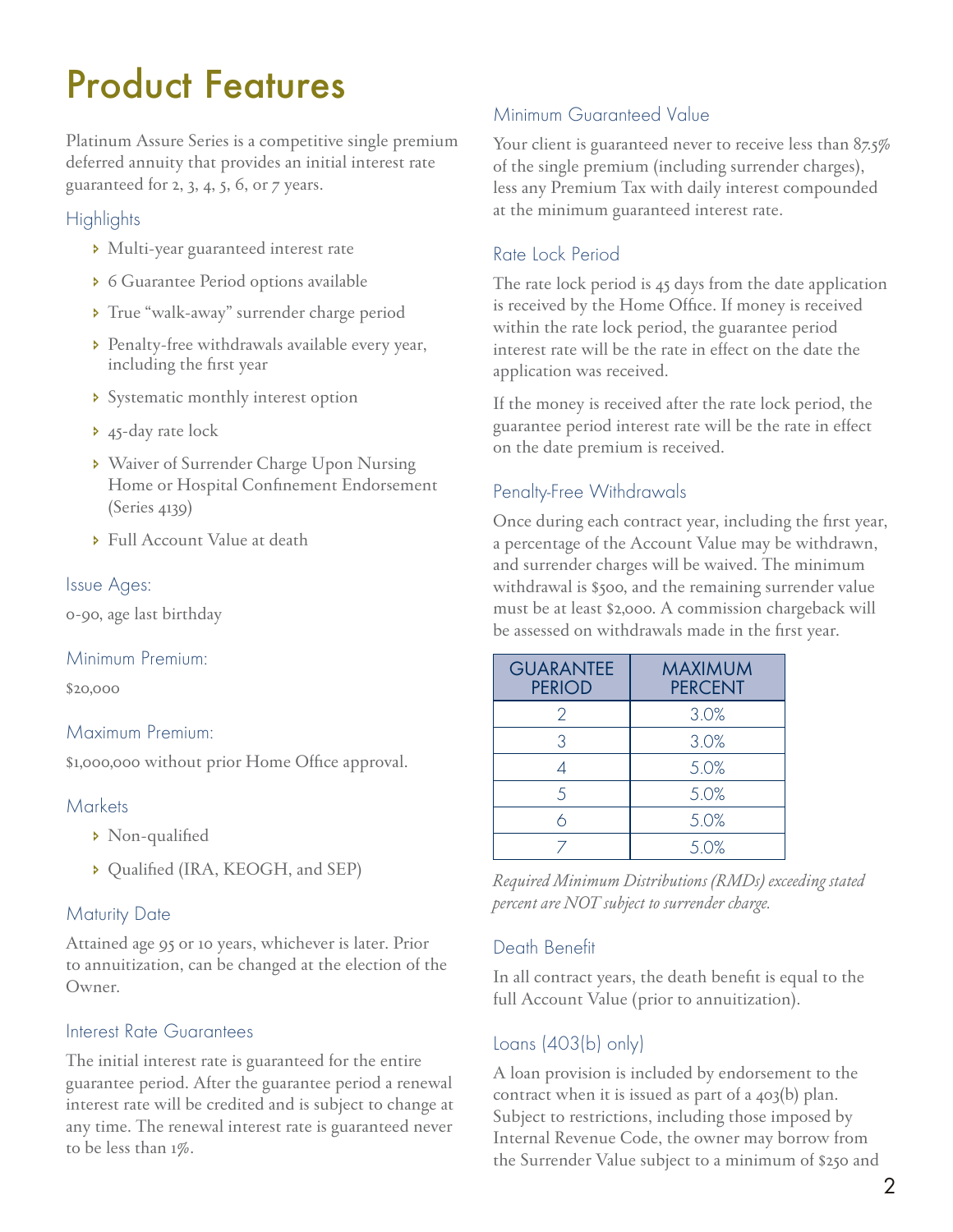a maximum of 50% of the Account Value not to exceed \$50,000. The loan must be repaid within five years unless its purpose is to acquire the main residence of the owner. Even when the owner borrows against the policy, the entire accumulation account, including the amount borrowed, continues to grow at the declared interest rate. A loan processing charge of \$25 is deducted from the Account Value for each loan taken. Loans may be taken at any time while the contract is in force.

#### Surrender Charge Percentage of Accumulation Value

| CONTRACT<br>YEAR        | $2 - YEAR$<br><b>GUARANTEE PRODUCT</b> | 3-YEAR<br><b>GUARANTEE PRODUCT</b> | 4-YEAR<br><b>GUARANTEE PRODUCT</b> | 5-YEAR<br><b>GUARANTEE PRODUCT</b> | 6-YEAR<br><b>GUARANTEE PRODUCT</b> | 7-YEAR<br><b>GUARANTEE PRODUCT</b> |
|-------------------------|----------------------------------------|------------------------------------|------------------------------------|------------------------------------|------------------------------------|------------------------------------|
| 1                       | 9%                                     | 9%                                 | 9%                                 | 9%                                 | 9%                                 | 9%                                 |
| $\overline{2}$          | 8%                                     | 8%                                 | 8%                                 | 8%                                 | 8%                                 | 8%                                 |
| $\overline{3}$          | $0\%$                                  | 7%                                 | 7%                                 | 7%                                 | 7%                                 | 7%                                 |
| $\overline{4}$          | $0\%$                                  | $0\%$                              | 6%                                 | 6%                                 | 6%                                 | 6%                                 |
| $\overline{\mathbf{5}}$ | $0\%$                                  | 0%                                 | $0\%$                              | 5%                                 | 5%                                 | 5%                                 |
| 6                       | 0%                                     | $0\%$                              | $0\%$                              | 0%                                 | 4%                                 | 4%                                 |
| 7                       | $0\%$                                  | 0%                                 | $0\%$                              | 0%                                 | 0%                                 | 3%                                 |

#### "Walk-Away" Surrender Charge Period

At the end of the guarantee period, your client has options. They can either surrender the contract with no surrender charge penalty or they may leave their accumulated value to grow tax-deferred. If they choose to leave their money in the annuity, it will continue to grow at the current declared interest rate with no new surrender charges.

#### Market Value Adjustment (MVA) Feature

Due to fluctuations in the general interest rate environment, this annuity, like many others, contains a Market Value Adjustment (MVA) feature. With an MVA, the surrender value may increase or decrease depending on changes in the company's current guarantee period interest rate offered on new premium. The adjustment applies to amounts received upon a partial or full surrender, if made during the guarantee period. It also applies if the policy is annuitized during the guarantee period regardless of whether or not the surrender charges are waived under certain provisions. The adjustment does not apply when funds are withdrawn under the penalty-free withdrawal provision.

#### **Annuitization**

Annuitant is the measuring life. If the Annuitant should die before payments commence, then the Owner shall become the Annuitant unless otherwise requested by the owner.

#### Waiver of Surrender Charge Upon Nursing Home or Hospital Confinement Endorsement (Endorsement Series 4139)

After contract issue, if the owner is confined for at least 90 consecutive days in a qualified nursing home or hospital, all surrender charges will be waived. The surrender request plus proof of confinement must be received in the Home Office before discharge or within 30 days after discharge. There is no charge for this endorsement, and it is automatically added to every contract issued. (May not be available in all states.).

*The appropriate sale of our products is something that Americo takes seriously. We have adopted nationwide suitability requirements, which are in line with the NAIC Model Regulation on Suitability in Annuity Transactions. As a producer, it is your responsibility to carefully consider the suitability of each sale you make. If you sell annuities, please review Americo's Producer's Guide for Annuity Suitability (13-246-1) for information on our Suitability and Replacement processes.*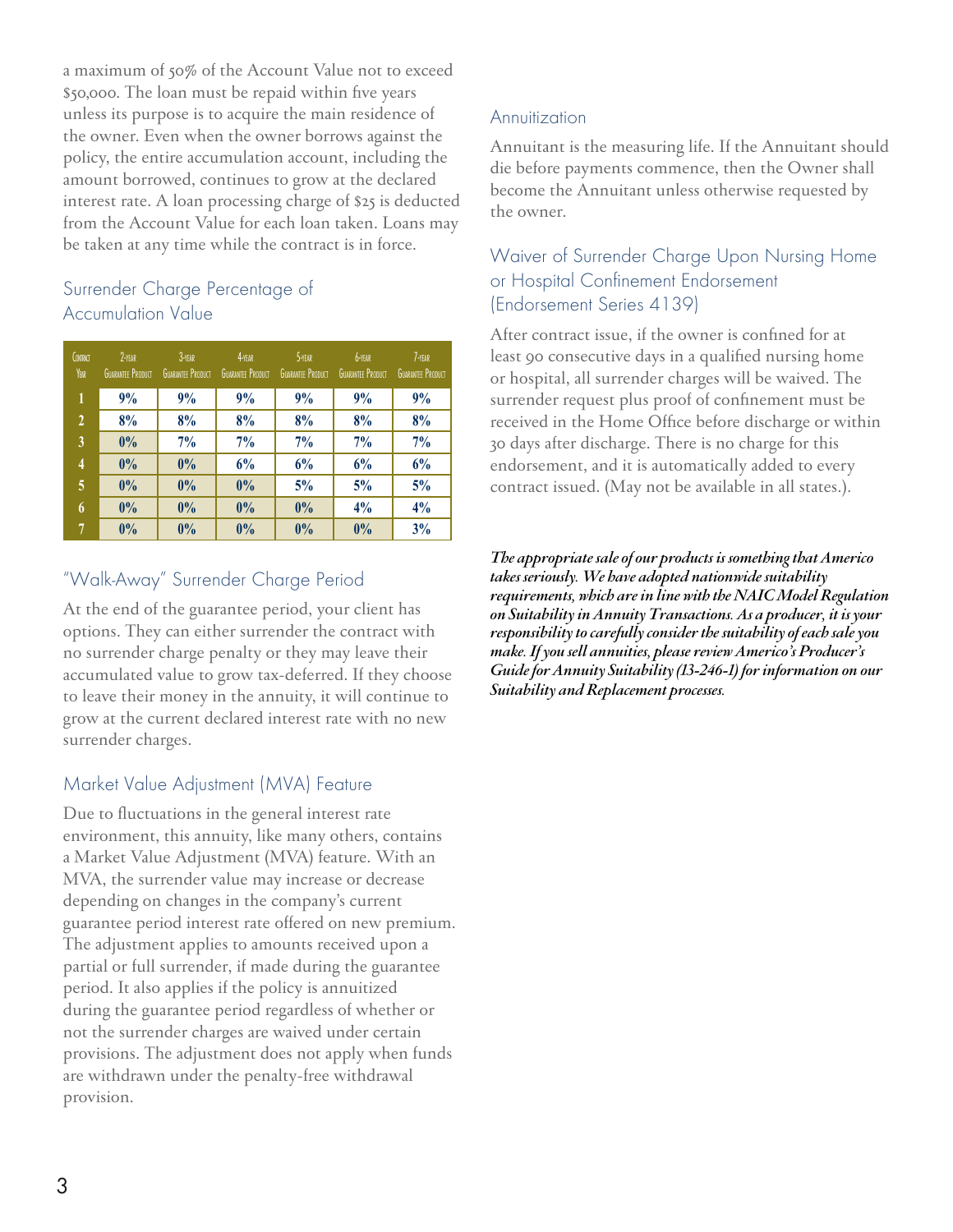## **Annuity Training**

#### Prior to the sale of Platinum Assure Series, we require that you take product-specific training. We will not accept applications unless this training has been completed.

Under NAIC model regulation, agents are required to complete both product-specific training and general annuity training. We require product-specific training for all states and general training where required.

#### Product-Specific Training

On-line training through LIMRA is fast and easy. The steps are as follows:

- Ð Go to LIMRA: https://naic.pinpointglobal.com/ Americo/apps/default.aspx
- Ð Log In: Select either First Time Visitors, or Returning User.
- Ð First Time Visitor Registration: You will be asked for your name and address. You will also be asked for your NPN (National Producer Number). If you do not know it, there is a link in this section to obtain this number. You will be asked for either your Social Security number or Insurance License number.
- Ð Select My Product Training on the right-hand menu.
- Ð Select Fixed Annuity Training.
- Ð The system will walk you through the full training presentation. You will be asked to acknowledge that you have read and understood every page of the training.

After you click "Yes," your Acknowledgment of Completion will automatically be sent to Americo within 48 hours.

If you have technical questions on the LIMRA training website, please call 888.577.5522.

#### State-Specific General Annuity Training

General Annuity Training can be completed through LIMRA (actual course content and administration are provided by The National Underwriter Company). Please follow the instructions above under Productspecific training, but select My State Specific Training instead of My Product Training.

You will have two options when selecting a General Annuity Training Course:

- Ð Complete the state's requirement for completion of General Annuity Training. This version is \$5.00.
- Ð Complete the state's requirement for completion of General Annuity Training and earn CE credit. This version is \$19.99.

Regardless of your selection, Acknowledgments of Completion for these courses will automatically be sent to Americo within 48 hours. Should you complete General Annuity Training through Kaplan, STC, RegEd, SuccessCE, WebCE, QuestCE, or Sircon, you can upload your certificate(s) of completion in the My State Specific Training section. Follow the same instructions above, but select Upload Certificate and browse to find the file on your computer for upload. Confirmation of your completion of this request will be automatically sent to Americo within 48 hours.

If you have technical questions on the LIMRA training website, please call 888.577.5522.